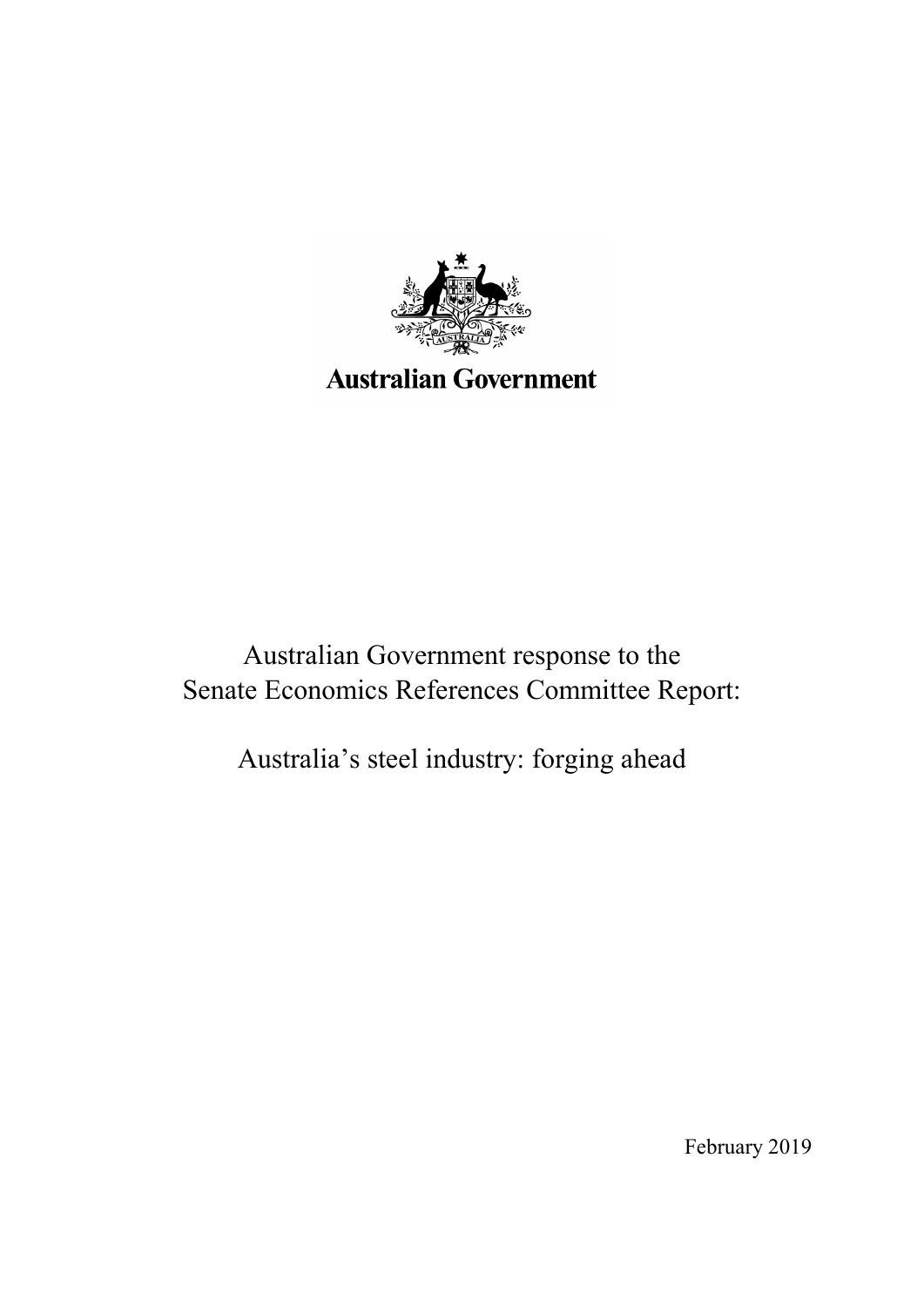# **Australian Government Response**

The Australian Government (the Government) recognises the important role the steel industry plays in supporting the Australian economy and the challenges it is experiencing, including pressure from low prices impacted by global excess capacity.

In 2017-18, Australia produced 5.7 million tonnes of crude steel.<sup>1</sup> However, Australia is a small producer on the global scale, contributing only 0.4 per cent to total global steel production.<sup>2</sup>

Despite moderate cyclical growth in global steel demand in 2016 and 2017, the Australian steel industry is still experiencing sustained pressure from low international steel prices, impacted by global excess capacity. The overall trend in world steel demand is expected to remain weak in the coming years, with long-term global demand estimated to be around 1 per cent annually.<sup>3</sup>

Recognising the challenges facing the Australian steel industry due to excess capacity, the Government is participating in the Global Forum on Steel Excess Capacity (the Forum), established by G20 Leaders in September 2016 to address excess capacity issues in the global steel market.

In terms of other international developments, in response to an investigation under Section 232 of the United States (US) *Trade Expansion Act* of 1962, on 23 March 2018 the US imposed tariffs of 25 per cent on certain steel products and 10 per cent on certain aluminium products. Presidential Proclamations of 22 March 2018, 30 April 2018 and 31 May 2018 provided Australia with an exemption from the tariffs.

The Government is also committed to ensuring that Australia's anti-dumping regime remains effective and delivers a level playing field for Australian manufacturers and producers, while supporting business growth, employment and competitiveness. Recent operational changes have been made to guarantee the system's on-going effectiveness, including a new investigations model and an active, risk-based approach to circumvention.

As of 31 December 2018, there are 49 anti-dumping measures in place on 16 steel products from 18 countries, comprising 59 per cent of all anti-dumping measures. Of these 49 measures, 20 apply to products produced by Liberty Steel (formerly the Arrium Group) and 11 apply to products produced by BlueScope. As of 31 December 2018, steel products are the subject of 60 per cent of current antidumping investigations.

The Government has also taken action to ensure that the Australian steel industry, and the manufacturing sector more broadly, can adapt to the challenging global trading environment. These actions include:

- facilitating industry growth and innovation through the implementation of the National Innovation and Science Agenda (NISA). The NISA recognises that innovation is a driving force for productivity growth and job creation and it assists both existing and new business to create and seize the opportunities made possible by technological and scientific advances;
- the introduction of the *Code for the Tendering and Performance of Building Work 2016 (Cth),* which sets out requirements for building industry participants that seek to be, or are, involved in Commonwealth funded building work, including the need to provide information on the extent to which domestically sourced and manufactured materials will be used to undertake the building work;

<sup>&</sup>lt;sup>1</sup> Resource and Energy Quarterly, Department of Industry, Innovation and Science (2018)

<sup>&</sup>lt;sup>2</sup> World Steel Association, Steel Statistical Yearbook, 2017

<sup>&</sup>lt;sup>3</sup> Federal Ministry for Economic Affairs and Energy (Germany), Global Forum on Steel Excess Capacity Report, 30 November 2017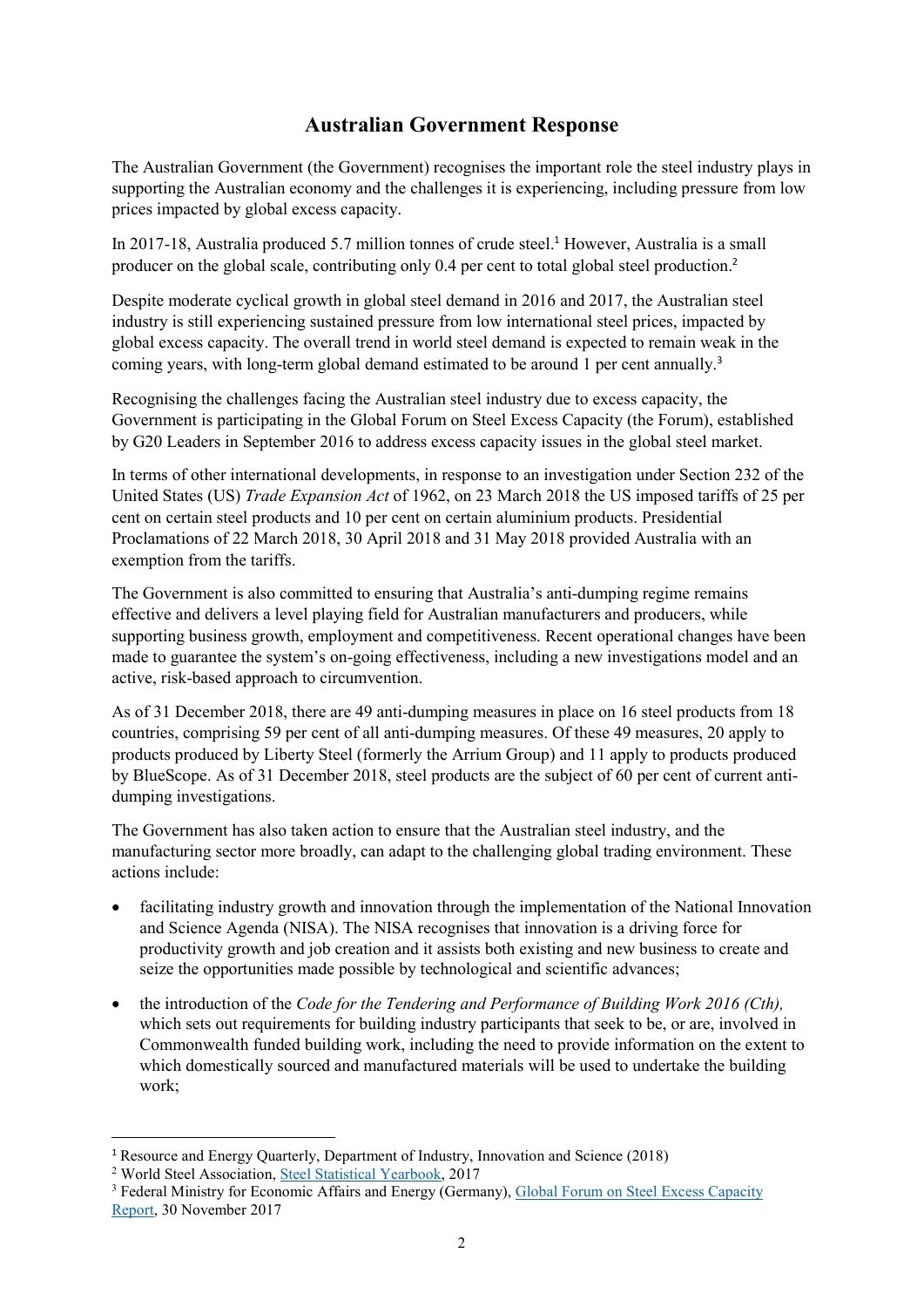- the update of the Commonwealth Procurement Rules to support the Government's commitment to ensure equitable access to government contracts for Australian businesses, in particular small business, including consideration of the economic benefits of a procurement to the Australian economy for procurements valued above \$4 million; and
- working with the states and territories, via the Council of Australian Governments (COAG) Energy Council, to improve energy security and reduce energy costs.

As set out in the Government's response to the interim report into the future of Australia's Steel Industry<sup>4</sup> , the Government has already provided significant support to the former Arrium Group, and the wider community while the company was in voluntary administration, including:

- financing the instalment of new beneficiation equipment at the Whyalla operations through a completed loan of \$49.2 million;
- bringing forward a project for the Australian Rail Track Corporation (ARTC) to upgrade 1,200 kilometres of rail between Adelaide and Tarcoola using Whyalla made steel; and
- providing \$20 million in funding for the Upper Spencer Gulf region to diversify the economy, stimulate long term growth and provide sustainable employment.

The Government welcomes the sale of Arrium to GFG Alliance (GFG) and the announcement by GFG of its plans to transform the Whyalla Steelworks, including to improve the energy efficiency of the steelworks. The Government will continue to work constructively with GFG to explore potential options to support its Whyalla Transformation Plan and ensure a sustainable and globally-competitive steel industry in Whyalla.

The Government has also committed to \$75 billion in transport infrastructure funding and financing from 2017-18 to 2026-27 to enable the delivery of transformational projects that will reduce congestion, improve the liveability of our cities, connect regional communities and create new jobs and opportunities, including in the Australian steel industry. For instance, the Liberty Steel Whyalla Steelworks has been awarded the contract to supply Australian steel for the first section of the iconic Melbourne to Brisbane Australian Inland Rail project.<sup>5</sup> The Government has also committed to use Australian steel in future defence shipbuilding projects, where possible.

The remainder of this document provides the Government's response to each of the 28 recommendations from the Senate Economics Reference Committee's report into the steel industry, which was tabled on 1 December 2017.

<sup>4</sup> Australian Government, Australian Government Response to the Senate Economics References Committee report: Future of Australia's Steel Industry – Interim Report, February 2017

<sup>&</sup>lt;sup>5</sup> Minister for Infrastructure and Transport, Media Release - Aussie steel on track for Inland Rail, 7 December 2017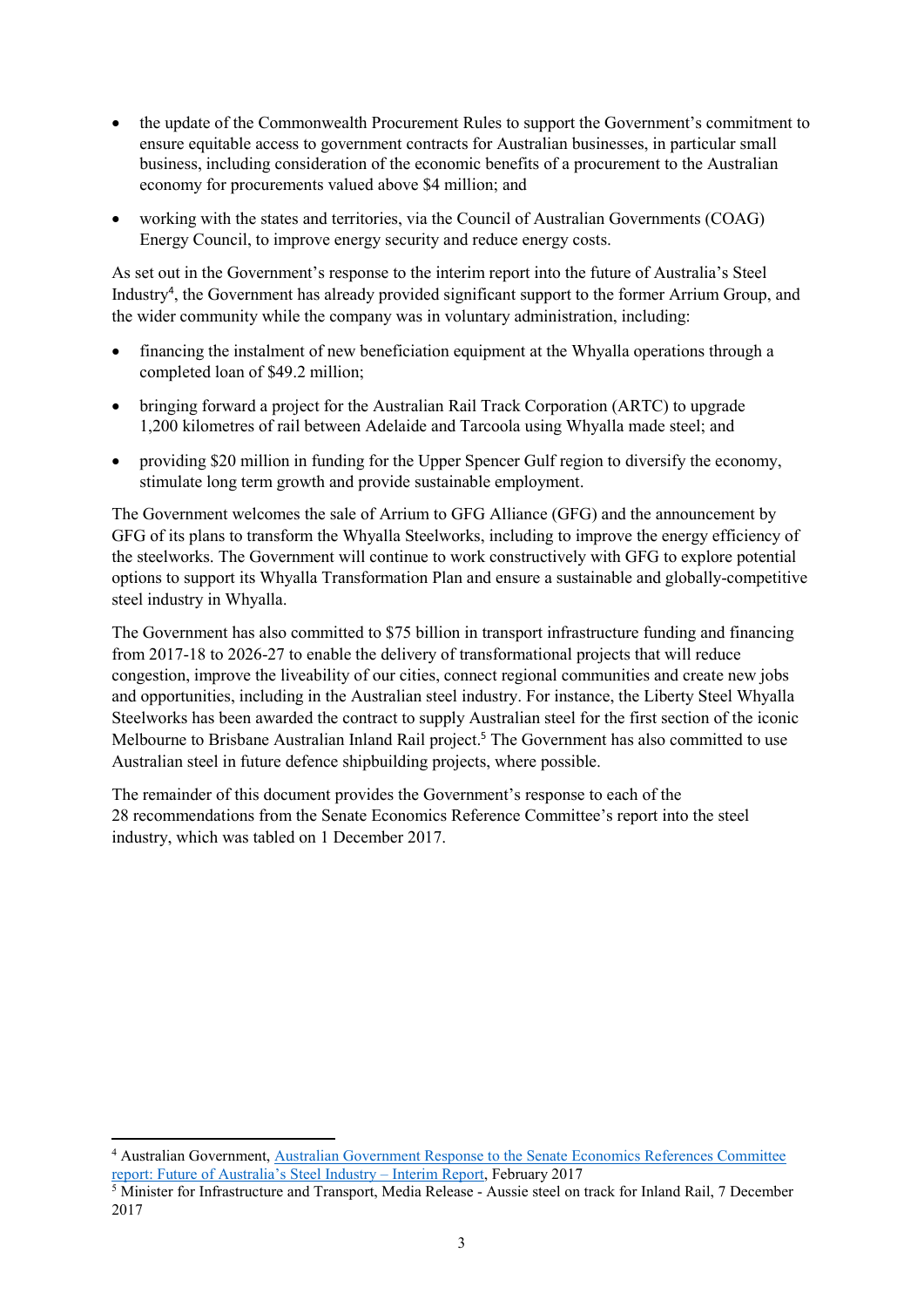The committee recommends that the Australian Government develop a bipartisan solution to high energy costs that will reduce energy prices and secure supply for steel manufacturers.

The Australian Government **notes** this recommendation.

The Government is implementing recommendations from the Australian Competition and Consumer Commission (ACCC) Retail Electricity Pricing Inquiry. The Government is looking to introduce reforms aimed at boosting competition in generation, lowering supply chain costs, increasing reliability and improving the National Electricity Market's (NEM) operation. Many of these wholesale and network reforms will benefit large energy users like steel manufacturers. These reforms include:

- The Government backing investment in new power generators to improve competition. Underwriting new electricity generation will attract new investment in the wholesale electricity market, increasing supply and reducing wholesale electricity prices.
	- o The Government released a consultation paper in October 2018 and a registration of interest process was held over December 2018 to January 2019. The program is planned to commence in the first quarter of 2019 with a formal Request for Proposals.
- The Government progressing further wholesale market reforms recommended by the ACCC through the COAG Energy Council. This includes recommendations to provide the Australian Energy Regulator (AER) with powers to address wholesale market manipulation, expand the AER's market monitoring power to include the contract market, and to consider a limit on the ownership of electricity generation assets of no more than 20 per cent of the generation market. In addition to the ACCC reforms, the Government has directed the ACCC to monitor retail prices, wholesale bids and market competition out to 2025. Under this public inquiry, the ACCC will prepare six-monthly reports to the Treasurer reporting on its findings including any identified unacceptable outcomes and further areas of reform.

As a part of these reforms, the Government has indicated that where the ACCC identifies unacceptable outcomes, a graduated range of enforcement remedies and responses will be available for use as appropriate (proportional and targeted to the conduct of concern). These enforcement measures will include ACCC-issued public warning notices and infringement notices, court-ordered civil penalties, court-enforceable undertakings, and Treasurer imposed contracting orders. The Treasurer imposed orders will be based on the recommendation of the ACCC and prior to such recommendation being made, the relevant corporation will be given an opportunity to explain or rectify the conduct.

The Government is also working with state and territory governments to progress a Retailer Reliability Obligation (RRO). An RRO will ensure sufficient resources will be available to meet demand in the NEM, particularly in regions with limited access to dispatchable generation. If the right investment does not come forward to address forecast supply shortfalls, this would trigger an obligation on electricity retailers to demonstrate they can meet their share of peak demand.

The Government has taken strong action to ensure gas prices go down and gas supply goes up. It has put in place the Australian Domestic Gas Security Mechanism to ensure there is a sufficient supply of natural gas to meet the forecast needs of energy users within Australia. The Treasurer has directed the ACCC to monitor the supply and pricing of gas. The Government is also providing \$2.5 million in the 2018-19 Budget to continue to improve the operation of the gas market. These measures complement the large COAG Energy Council Gas Market Reform Package announced in 2016 and augmented in 2017 that has progressed strongly. Highlights of the reforms being developed with the states and territories on significant energy market reforms via the COAG Energy Council include: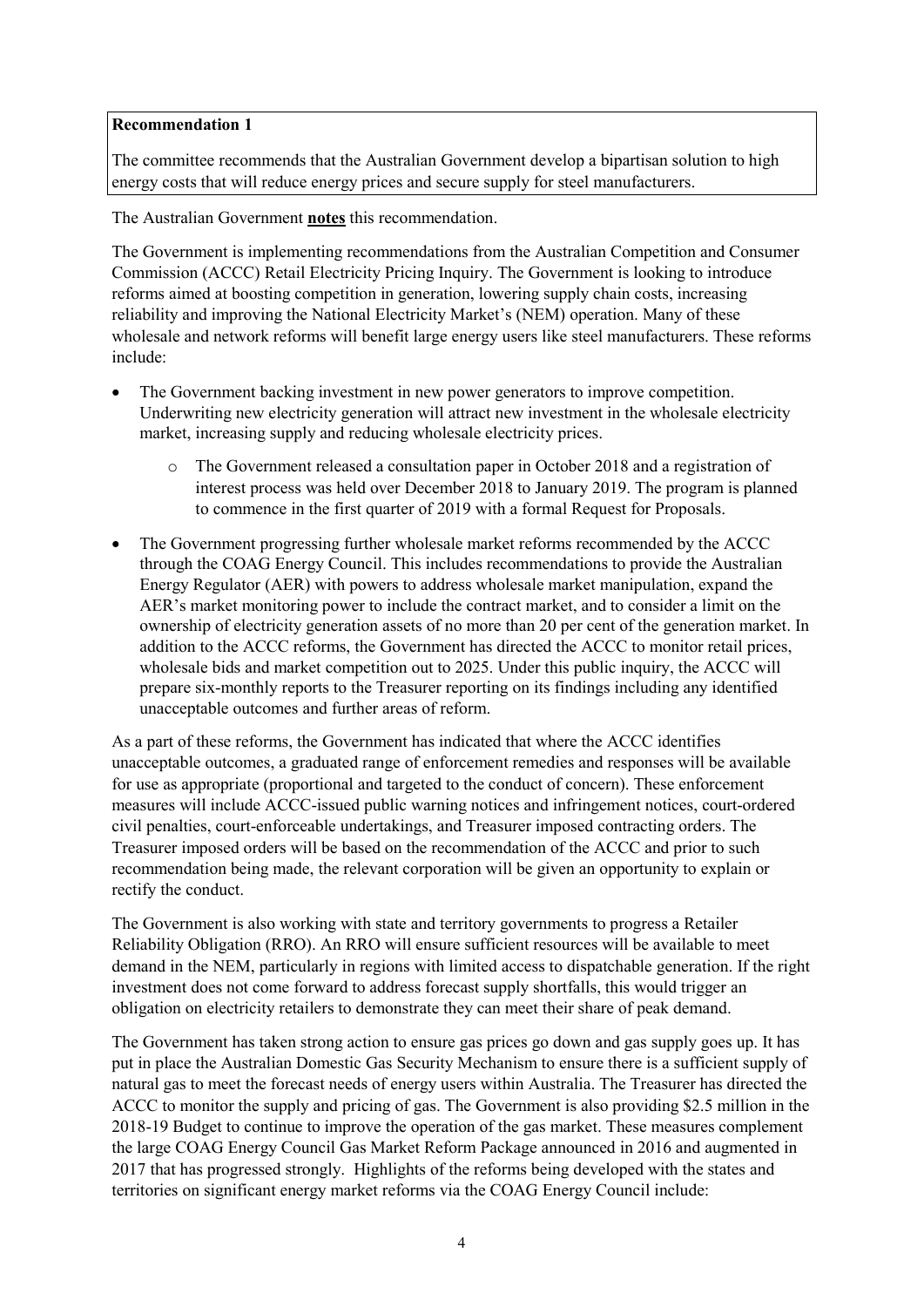- improvements to the Gas Bulletin board managed by the Australian Energy Market Operator to improve transparency and liquidity in the gas market;
- Information Disclosure and Arbitration Rules under the National Gas Law. There has already been positive feedback that these reforms are putting downward pressure on the cost of shipping gas;
- A capacity trading platform that will form part of the Gas Supply Hub trading exchange and will allow shippers to trade secondary capacity ahead of the nomination cut-off time; and
- A day-ahead auction for contracted but un-nominated capacity.

The committee recommends that the Australian Government investigate the possibility of making third-party certification of steel compulsory for structural and fabricated steel used in Australia where relevant standards are available.

The Australian Government **does not support** this recommendation.

The Government recognises that there are already a number of voluntary certification processes in place for steel (both structural and fabricated). It would not be appropriate for the Government to mandate third-party certification processes. Rather, it is up to the market to determine the appropriateness of certification for each structural or fabricated product.

Mandatory certification would impose a new and unnecessary regulatory burden on business. The Government is working to reduce the complexity of regulation for Australian businesses by streamlining regulatory and compliance requirements to ensure businesses can focus on growing, creating more jobs and developing new products and market opportunities.

#### **Recommendation 3**

The committee recommends that the Australian Government work with the states and territories to improve consistency in standards between different Australian jurisdictions and regulatory bodies, with a view to harmonising current standards requirements.

The Australian Government **notes** this recommendation.

In 2016, the Department of Industry, Innovation and Science published a best practice guide to using standards and risk assessments in policy and regulation available at: https://www.industry.gov.au/regulation-and-standards/developing-and-applying-standards

The guide provides step-by-step instructions on how to use standards and risk assessments in policy including: appropriate policy settings, standards and risk assessment selection, assessment of performance and outcomes, and adoption into policy frameworks.

Building on this work, the COAG Industry and Skills Council (CISC) has considered and accepted options to improve the way jurisdictions collect and share information relating to all standards referenced in legislation. Improvements in data collection and sharing will provide for more consistent approaches to updating legislation when referenced standards are revised. It will also assist with greater harmonisation of legislative requirements between jurisdictions.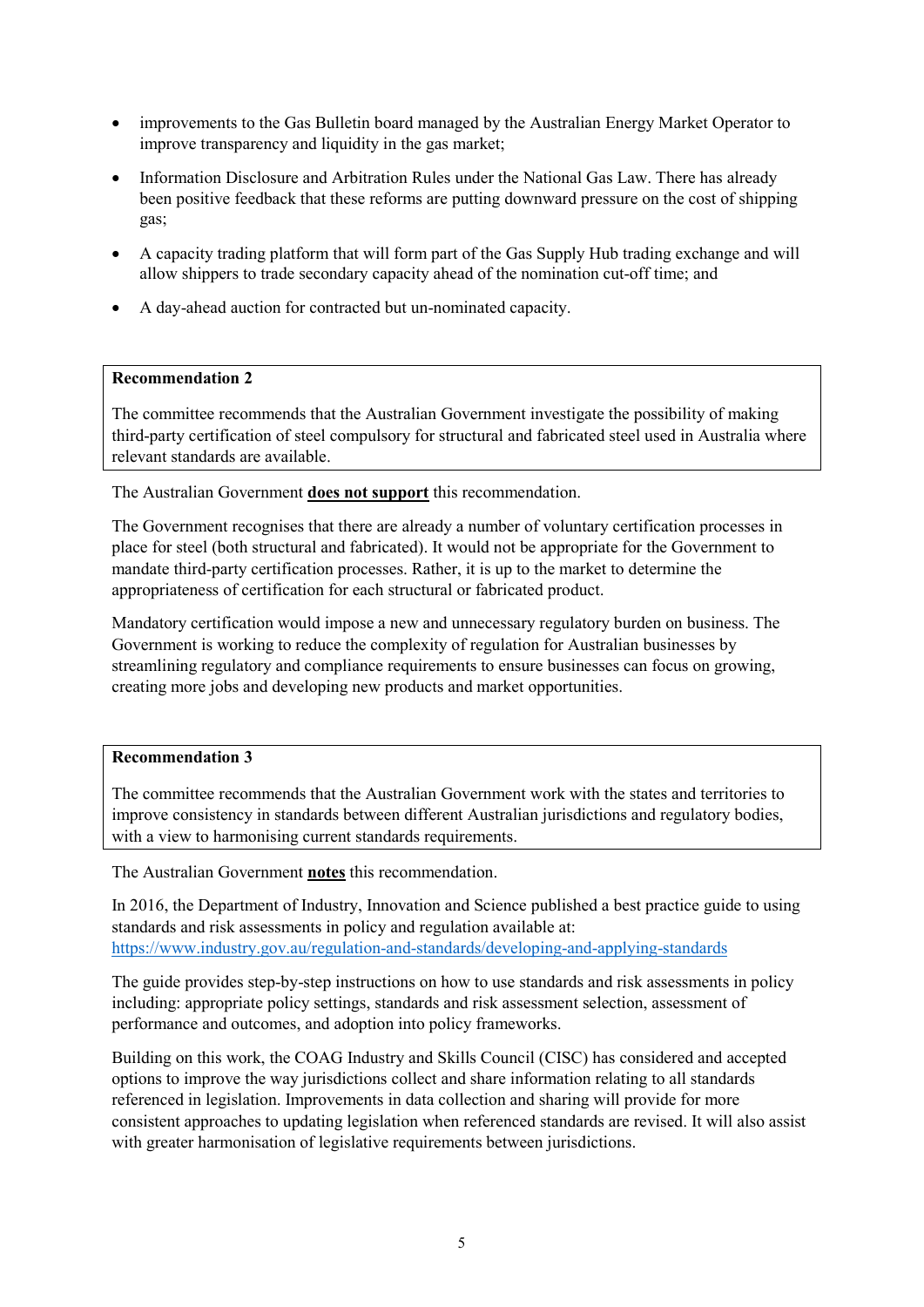Subject to forthcoming recommendations from the Senate inquiry into non-conforming building products, the committee recommends that the Australian Government develop a confidential reporting mechanism through which industry and other stakeholders can report non-conforming steel products so that the Commonwealth Federal Safety Commissioner can take proportionate action based on the safety risk posed by the product.

The Australian Government **notes** this recommendation.

Responsibility for ensuring compliance with the National Construction Code (NCC) resides with the state and territory building regulators.

On 30 June 2017, the Building Ministers' Forum (BMF) launched the non-conforming building product webpage on the Australian Building Codes Board (ABCB) website (www.abcb.gov.au). The webpage was developed in consultation with state and territory building jurisdictions and key industry stakeholders, and provides information on:

- the requirements for compliance and conformance;
- individual responsibility;
- how to ensure that a product conforms;
- what to do with suspect non-conformance; and
- how to lodge a query or report a suspected non-conforming building product.

Any query or report lodged through this webpage is confidential and directed to the relevant state or territory building regulator for appropriate remedial action, including referral to the appropriate occupational, health and safety regulator.

The Federal Safety Commissioner (FSC) takes appropriate remedial action with FSC-accredited building companies in response to any advice about potential or actual non-compliance relevant to its functions, including from state and territory regulators. This includes the legislative function related to auditing compliance of building materials with the performance specifications of the NCC.

The Government will consider and respond to the final report of the Senate inquiry into nonconforming building products in due course.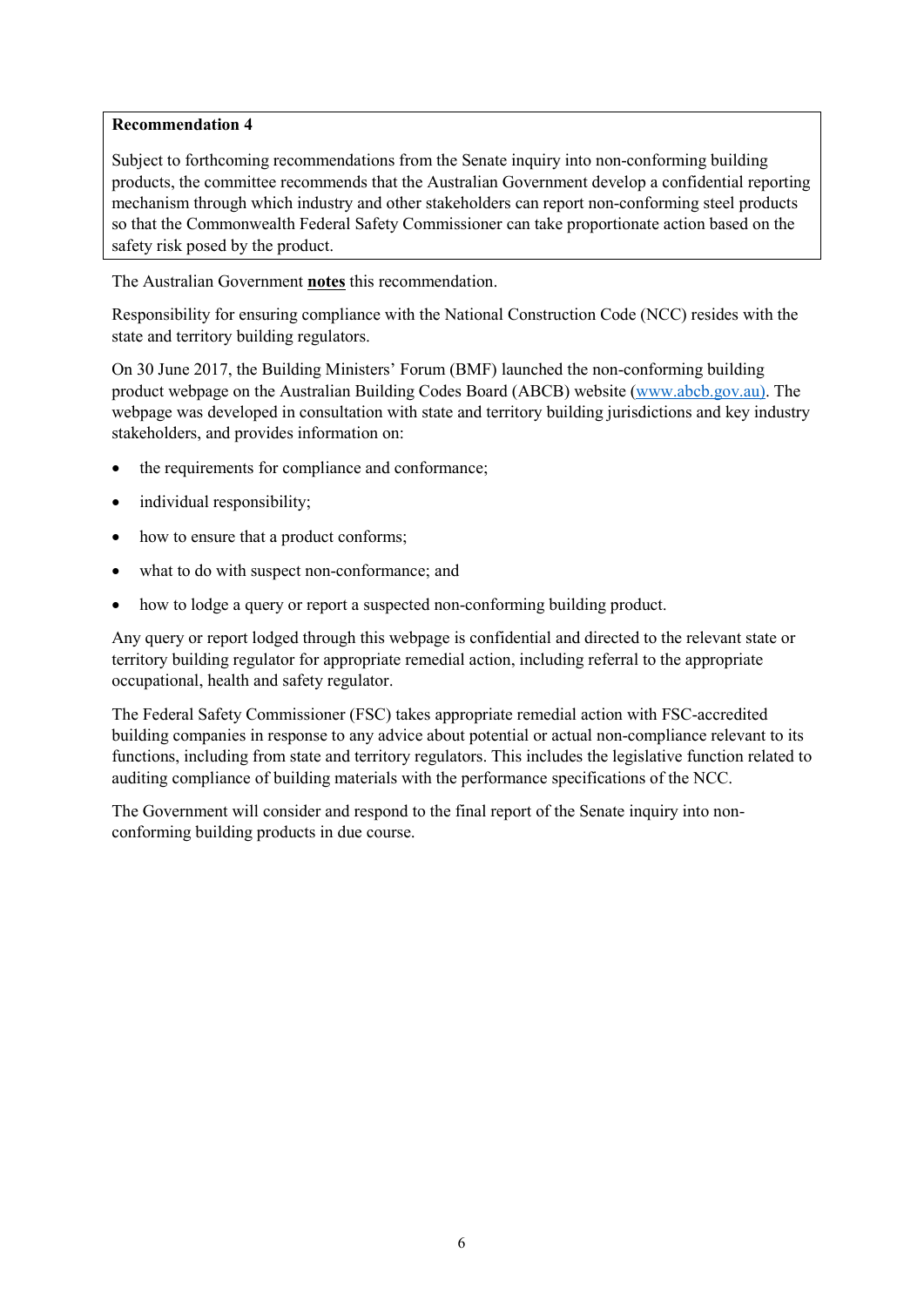Subject to forthcoming recommendations from the Senate inquiry into non-conforming building products, the committee recommends that the Australian Government develop a clearer regulatory framework to deal with non-conforming steel products, with consideration given to stricter penalties for non-conforming products or products found to have fraudulent certifications, and the development of a public database of these products and their origin.

The Australian Government **notes** this recommendation.

It is important to note that the State and Territory governments have responsibility for regulating building and construction activities in their respective jurisdictions, which includes penalising noncompliant with the NCC and the inappropriate use of non-conforming building products.

The Government, through the BMF, is working with the states and territories to stamp out the use of non-conforming building products.

In April 2017, the BMF agreed on a set of example legislative provisions that can be used by jurisdictions and regulators to address non-conforming building products in Australia. These were used in the development of Queensland's *Building Construction (Non-conforming Building Products – Chain of Responsibility and Other Matters) Amendment Act 2017* which sets a model for jurisdictions to consider.

The purpose of the Queensland legislation is to, among other matters:

- confer responsibilities on the building product supply chain to ensure building products, so far as reasonably practicable, conform to mandatory standards;
- expand the obligations of building practitioners (licensee's) to notify the Queensland building regulator of work health and safety issues; and
- widen grounds for the Queensland building regulator to take disciplinary action against licensees.

It is also worth noting, on 24 August 2017, the BMF announced that Professor Peter Shergold AC and Ms Bronwyn Weir would examine the broader compliance and enforcement problems within the building and construction systems that affect the effective implementation of the NCC.

The BMF is committed to strengthening the effective implementation of the NCC and the work undertaken by Professor Shergold and Ms Weir is another important step on that path.

On 27 April 2018, the BMF released Professor Shergold and Ms Weir's final report *"Building Confidence – Improving the effectiveness of compliance and enforcement systems for the building and construction industry across Australia"* (the Building Confidence Report).

The Building Confidence Report provides the BMF with a comprehensive package of reforms intended to strengthen the effective implementation of the NCC.

The BMF is now working to implement a national best practice model for compliance and enforcement consistent with the recommendations of the Building Confidence Report.

The Government will consider and respond to the final report of the Senate inquiry into nonconforming building products in due course.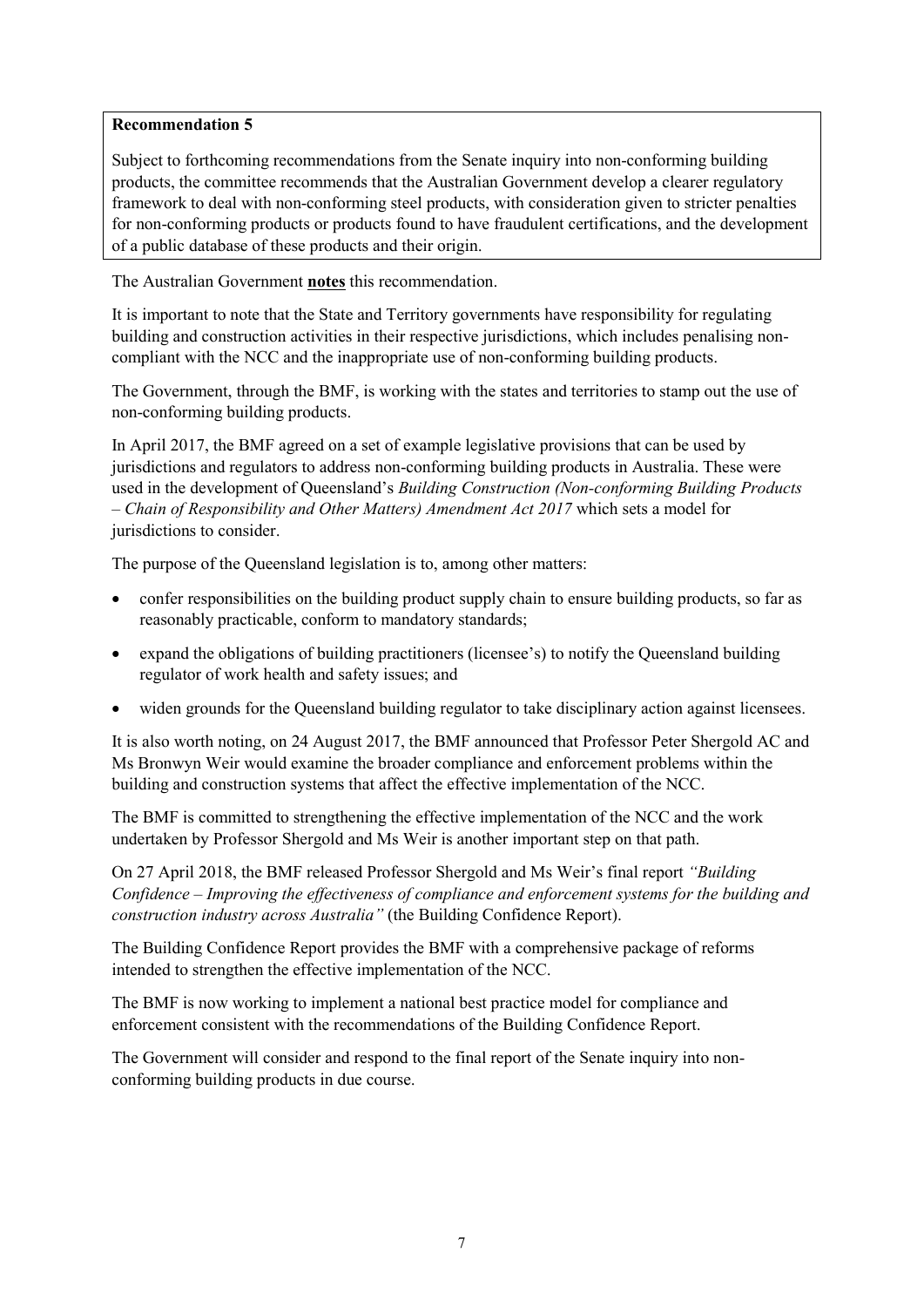The committee recommends that the Australian Government convene a national steel forum comprised of representatives from industry, government and other stakeholders to investigate the possibility of establishing and funding an industry-managed steel compliance scheme that involves random independent conformity inspections.

The Australian Government **does not support** this recommendation.

As outlined in the response to recommendation 2, the Government does not believe that it would be appropriate to mandate third-party certification processes. As such, the Government does not support the convening of a national steel forum on compliance scheme matters.

#### **Recommendation 7**

The committee recommends that the Australian Government maximise the use of locally made steel in Commonwealth funded projects.

The Australian Government **notes** this recommendation.

The Commonwealth Procurement Framework does not discriminate against suppliers based on the origin of their goods or services, and the Commonwealth Procurement Rules (CPRs) are not intended to target specific categories of goods or services, nor specific industries.

The Australian Industry Participation (AIP) policy, which is a procurement-connected policy (PCP) has the key objective of ensuring that Australian entities have full, fair and reasonable opportunity to bid for the supply of goods or services for a project. Project proponents are specifically questioned about their steel procurement intentions and reminded of the need to ensure Australian steel supply chain participants – manufacturers, detailers and fabricators – are provided with opportunities to participate. Project proponents are also asked for a rationale for any steel items for which the proponent has identified no opportunities for Australian suppliers.

On 9 March 2016, the Prime Minister committed to bringing forward a project for the ARTC to upgrade rail line between Adelaide and Tarcoola using locally made steel. This upgrade will improve the productivity of the rail network.

The Government has also made public announcements that Australian steel will be used in future defence shipbuilding projects, where possible. The Government has announced that Australian steel will be used as part of the Offshore Patrol Vessel project<sup>6</sup>.

The Commonwealth's ability to impose the requirements of the CPRs on states and territories is largely dependent on the nature of the funds transfer or payment arrangements, and which entity is receiving the funds. Arrangements can include grants, intergovernmental agreements or memoranda of understanding.

State and territory government procurements are governed by their own procurement frameworks. These frameworks, while similar to the Commonwealth, are designed to be used in the relevant jurisdiction.

<sup>&</sup>lt;sup>6</sup> Prime Minister, Minister for Defence and Minister for Defence Industry, Joint Media Release - Hundreds of Australian Jobs created in Offshore Patrol Vessel project, 25 November 2017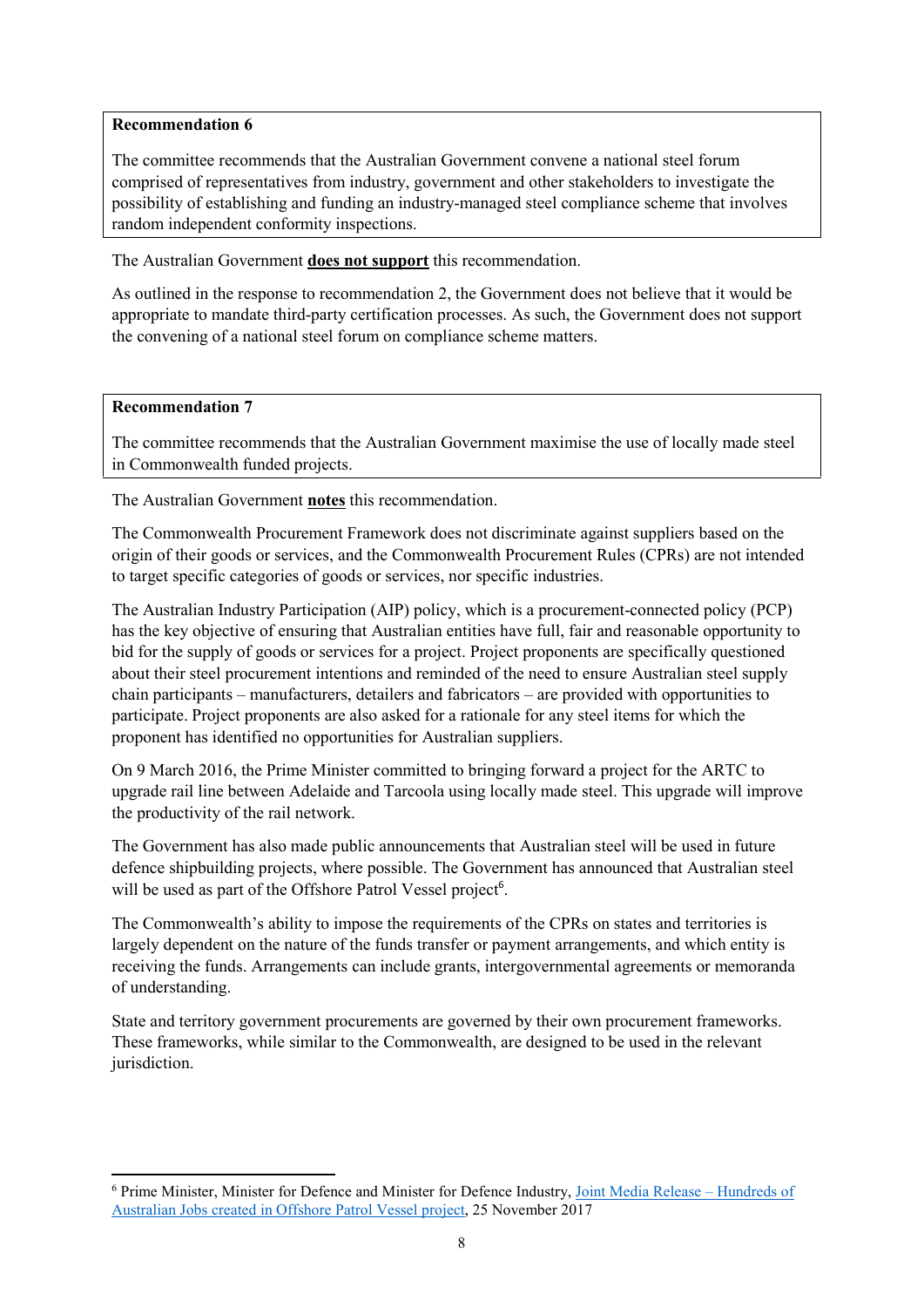The committee recommends that the Australian Government develop an overarching steel policy that would form the basis for decision-making and initiatives affecting the industry.

The Australian Government **does not support** this recommendation.

Australia has amongst the world's most open economic settings, supported by an effective anti-dumping system. Consistent with this, the Government's industry policy supports a business environment that encourages innovation and enables growth for globally competitive industries.

The Government has taken action to ensure that the Australian steel industry, and the manufacturing sector more broadly, can adapt to the challenging global trading environment. Detail of these initiatives are set out in the Introduction.

#### **Recommendation 9**

The committee recommends the establishment of a national Steel Supplier Advocate, which will:

- provide strategic advice to the Australian Government on the challenges and opportunities facing the industry;
- assist Australian steel manufacturers to win major contracts and identify opportunities to improve competitiveness; and
- work with state government counterparts to plan for the sector and develop future industry initiatives.

The Australian Government **does not support** this recommendation.

Departmental experience with a national Steel Supplier Advocate funded by the previous government showed there is already effective strategic advocacy from within the sector itself by industry groups, such as the Australian Steel Institute. This included support for Australian steel manufacturers through a variety of approaches including through anti-dumping mechanisms. Where the previous Steel Supplier Advocate identified a support gap was in the willingness and capability of steel supply chain businesses to form alliances and joint ventures to tender for work packages. The previous Steel Supplier Advocate then developed a standardised joint venture agreement proposal and worked with steel supply chain businesses to have it adopted. The initiative was given greater emphasis by this Government's establishment of the Supply Chain Facilitation program within the Entrepreneurs' Programme.

There are a number of Government entities currently advocating in the interests of Australian industry, including the Australian Industry Participation Authority, the Australian Small Business and Family Enterprise Ombudsman and the Centre for Defence Industry Capability.

These entities are focused on supporting industry growth, facilitating innovation and supporting Australian businesses in building their own capacity and capability to succeed. These entities will continue to work with businesses to enable them to be well equipped to participate within the Government procurement market.

As previously outlined, the Government's industry policy is to support a business environment that enables growth for globally competitive industries. To achieve this, the Government has introduced a range of industry wide policies and programs to boost science and commercialisation, encourage business investment and innovation, improve business capability, and streamline regulation.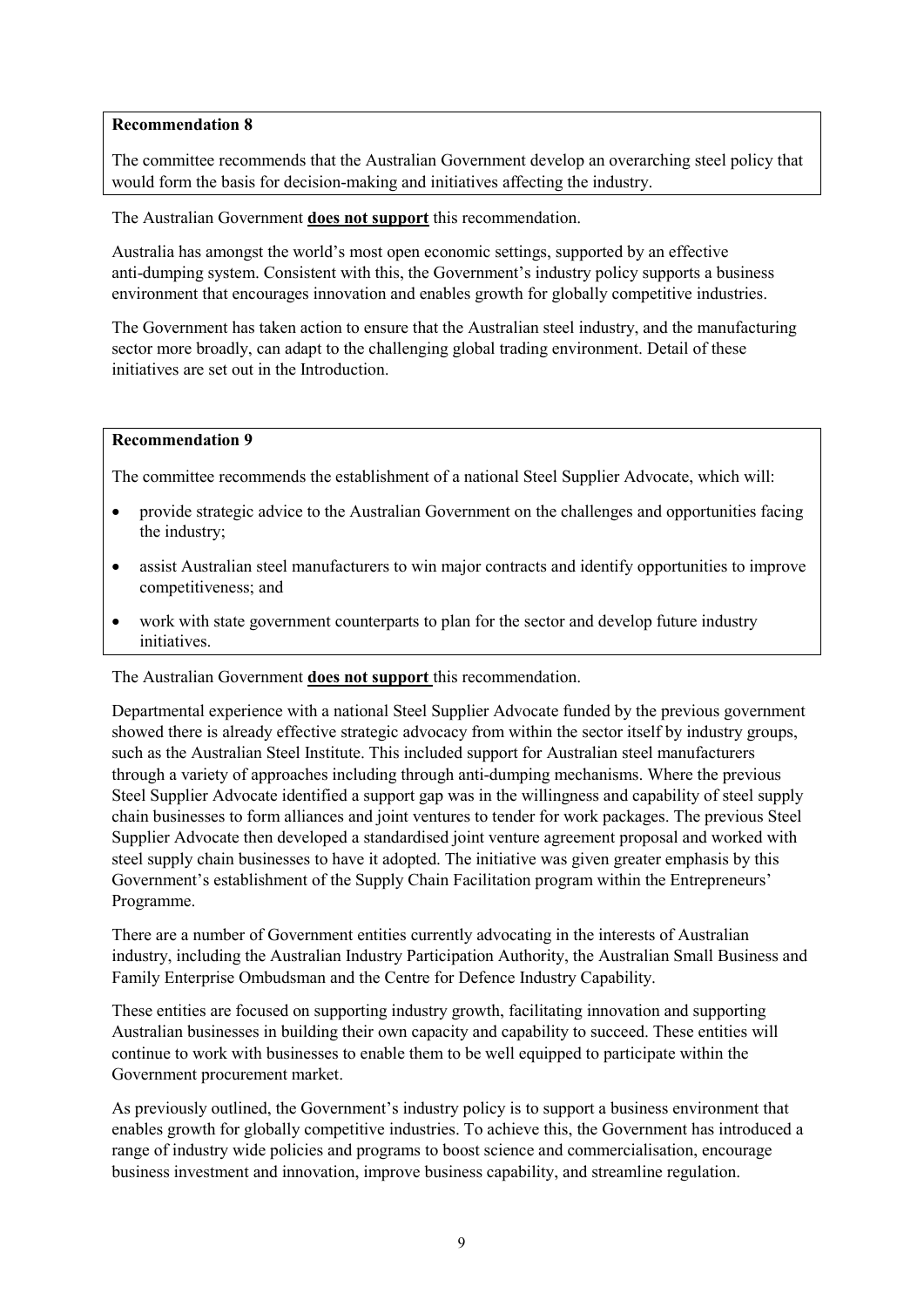The committee recommends that the Australian Government reconsider its decision to reject Recommendation 1 of the Joint Standing Committee on Government Procurement report and request the Department of Finance revise clause 10.9(c) of the Commonwealth Procurement Rules to require all goods purchased by the Australian Government to comply with Australian standards unless none are applicable or it is inappropriate to do so.

The Australian Government **does not support** this recommendation.

As set out in the Government response to the Joint Select Committee on Australian Government Procurement report<sup>7</sup>, the CPRs already allow the adoption of Australian standards in certain circumstances. Use of international standards enables Australian businesses to meet one standard and sell to multiple international markets as well as within Australia.

Australian standards rarely differ from internationally recognised standards, and when they do, it is in response to particular issues where it is both necessary and justifiable. Amending the CPRs to require all procurements undertaken by the Government to comply with Australian Standards unless none are applicable is also likely to be inconsistent with Australia's international trade obligations.

In addition, Australian suppliers may face technical barriers to trade if producing goods or services to meet Australian standards should they differ from international standards.

### **Recommendation 11**

The committee recommends that the Australian Government reconsider its decision to reject Recommendation 4 of the Joint Standing Committee on Government Procurement report and commit to enhancing the procurement-connected policy for Australian Industry Participation plans so that good procurement practices are implemented down through the supply chain, so that both prime and sub-contractors:

- implement best practice terms and conditions; and
- are contractually obligated to report on those terms and conditions.

The Australian Government **does not support** this recommendation.

As set out in the Government response to the Joint Select Committee on Government Procurement report<sup>8</sup>, AIP Plans require a successful tenderer for procurements valued at \$20 million or more to outline the actions they will take to provide Australian suppliers with full, fair and reasonable opportunity to supply to the project. The requirements of AIP Plans flow to any subcontracted parties, and therefore the intent of this recommendation is met in regard to supplier opportunities. However, AIP Plans do not relate to the contractual terms and conditions between businesses.

The Government supports businesses to structure their commercial relationships as they see fit. To regulate business to business relationships may limit the flexibility of suppliers to compete within the market and could affect the ability of suppliers to innovate throughout the supply chain. More broadly, contracts entered into by the Government already require contractors to act lawfully and in accordance with relevant regulations. The Government does not support the introduction of onerous reporting requirements on suppliers required to implement this recommendation. Introduction of such

<sup>&</sup>lt;sup>7</sup> Australian Government, Government response to the inquiry into the Commonwealth procurement framework,

<sup>14</sup> November 2017

<sup>8</sup> *Ibid*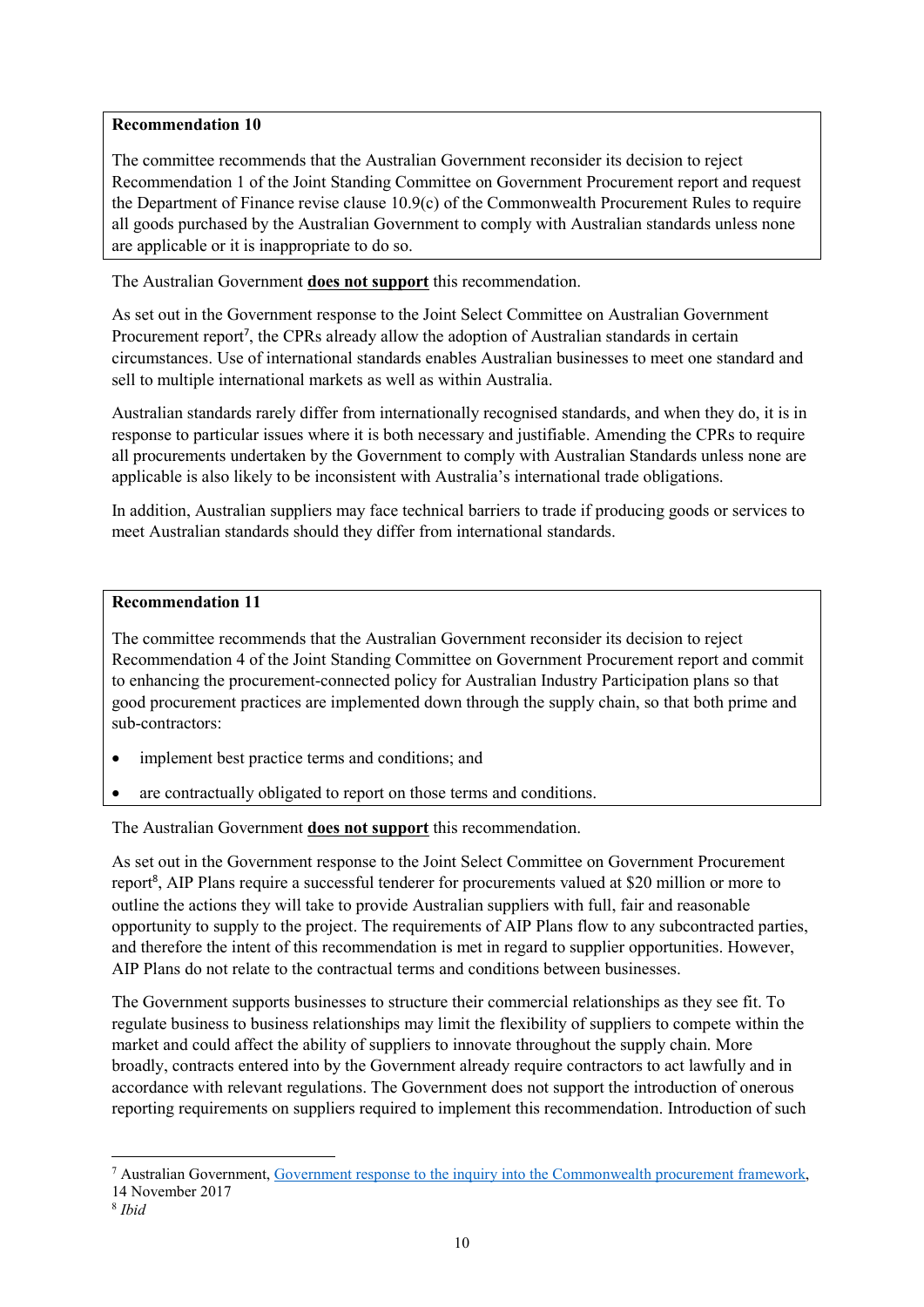a measure would also increase the regulatory burden and compliance costs for both suppliers and Commonwealth entities.

# **Recommendation 12**

The committee recommends that the Australian Government reconsider its response to Recommendation 8 of the Joint Standing Committee on Government Procurement report and ensure that, in negotiating future trade or World Trade Organisation agreements, Australia does not enter into any commitments that undermine the Australian government's ability to support Australian businesses.

The Australian Government **does not support** this recommendation.

As set out in the Government response to the Joint Select Committee on Government Procurement report<sup>9</sup>, the Government enters into commitments in trade agreements that are aimed at supporting Australian business, in particular to open up new market access opportunities internationally and to put in place a framework of rules and standards that support transparency and competition on a level playing field.

# **Recommendation 13**

The committee recommends that, in light of the evidence provided to this inquiry by the Australian Steel Institute relating to the steel industry's Environmental Sustainability Charter, the Australian Government reconsider its decision to reject Recommendation 3 of the Joint Standing Committee on Government Procurement report and facilitate the introduction of a procurement connected policy requiring Commonwealth agencies to evaluate the whole-of-life environmental sustainability of goods and services to be procured.

The Australian Government **does not support** this recommendation.

As set out in the Government response to the Joint Select Committee on Government Procurement report<sup>10</sup>, the CPRs already require, as part of the value for money assessment, consideration of the environmental sustainability of the goods and services being procured (such as energy efficiency and environmental impact) and whole-of-life costs (including the initial purchase price, maintenance and consumable costs as well as disposal costs).

There is no evidence to show that existing requirements within the CPRs for consideration of environmental sustainability and whole-of-life costs are not adequate. Reintroduction of a procurement-connected policy for such considerations will reintroduce significant red tape for suppliers and entities without appreciable benefits. Introduction of such a measure would also increase the regulatory burden and compliance costs for both suppliers and Commonwealth entities.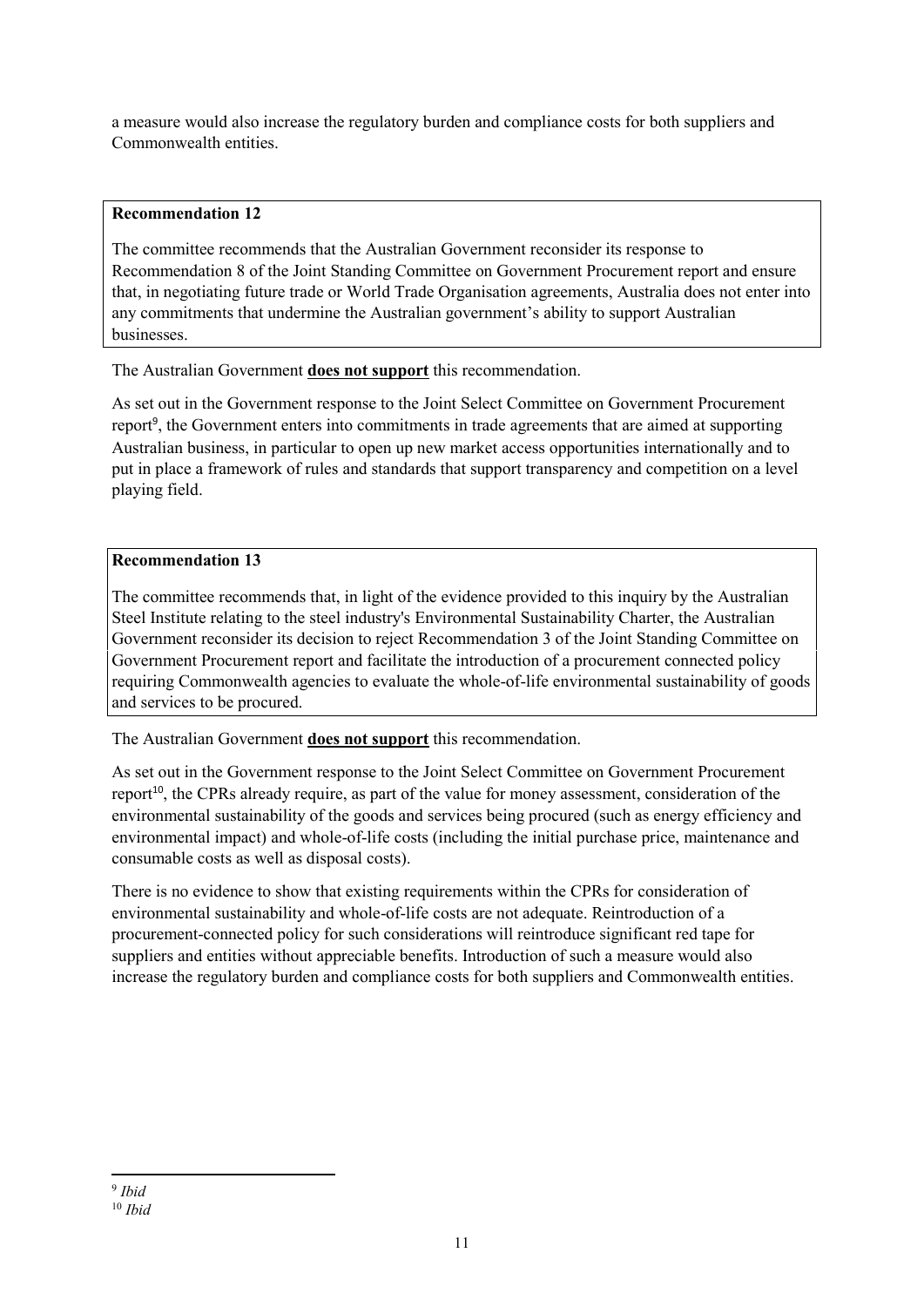The committee recommends that the Australian Government better utilise the small and medium-sized enterprise provisions in free trade agreements.

The Australian Government **notes** this recommendation.

The Government supports a Commonwealth Procurement Framework that requires non-discrimination, allowing all suppliers, regardless of origin, to compete on their merits. This opens up comparable access to overseas markets for Australian businesses. This is further demonstrated by the Government's ongoing support of the AIP National Framework, which encourages a national approach to maximise Australian industry participation in projects both domestically and internationally.

There are already several Government entities advocating in the interests of Australian businesses, including the AIP Authority, and the Australian Small Business and Family Enterprise Ombudsman.

These entities and the Department of Finance will continue to work closely to ensure all Commonwealth entities are aware early in procurement processes of their obligations to provide full, fair and reasonable opportunity for Australian businesses, including small and medium-sized enterprises (SMEs), to compete for major public projects.

The Government is committed to sourcing at least 10 per cent of procurement by value from SMEs. This commitment is routinely exceeded.

The Government also recently announced an additional 35 per cent target for SME participation in contracts up to \$20 million.

#### **Recommendation 15**

The committee recommends that the Department of Finance reconsider its current procurement implementation guidelines, noting the concerns of the Joint Standing Committee on Government Procurement that the current guidance may undermine the intent of the new Commonwealth Procurement Rules, specifically clause 10.30 relating to economic benefit.

The Australian Government **notes** this recommendation.

As set out in the Government response to the Joint Select Committee on Government Procurement report<sup>11</sup>, the Department of Finance is undertaking a review of the new rules in the CPRs which commenced in March 2017.

<sup>&</sup>lt;sup>11</sup> Australian Government, Government response to the inquiry into the Commonwealth procurement framework, 14 November 2017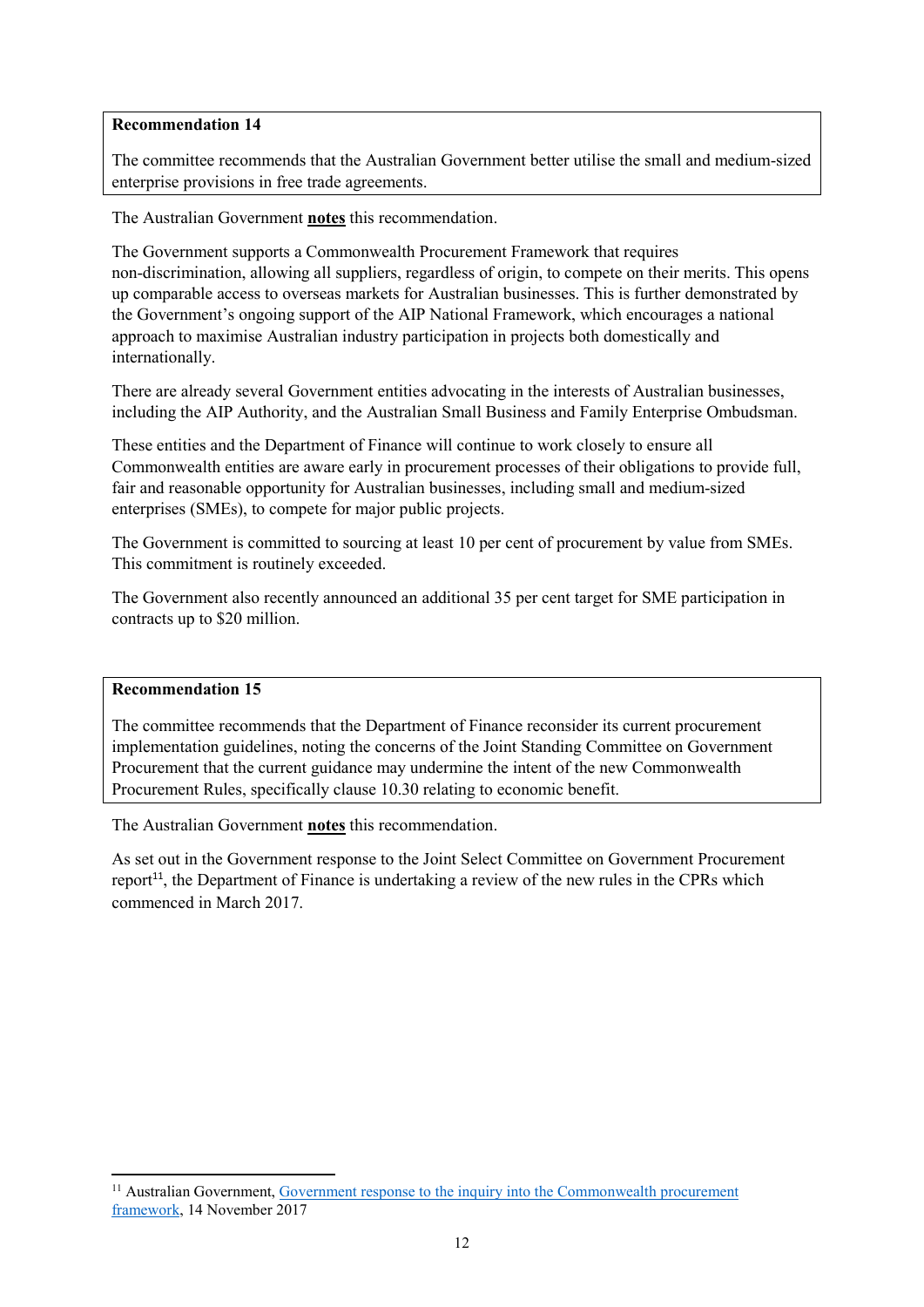The committee recommends that relevant entities should be required to make reasonable enquiries to determine standards compliance in all Commonwealth funded projects involving steel, not just those above relevant thresholds.

The Australian Government **does not support** this recommendation.

The CPRs are not intended to target specific categories of goods or services, nor specific industries. To reduce the cost of tendering, Commonwealth agencies need to retain flexibility to apply relevant standards and standards compliance requirements proportional to the scope, value and risk of each procurement.

Payments to the states and territories are subject to intergovernmental agreements. Intergovernmental agreements are not procurements and therefore are not subject to the CPRs. State and territory government procurements are governed by their own procurement frameworks. These frameworks, while similar to the Commonwealth, are designed to be used in the relevant jurisdiction.

Under the *Building and Construction Industry (Improving Productivity) Act 2016*, the FSC administers the *Building and Construction Industry Work Health and Safety Accreditation Scheme*  (the WHS Accreditation Scheme).

Under the WHS Accreditation Scheme, only builders accredited by the FSC can enter into head contracts for building work that is funded directly or indirectly by the Government, subject to certain financial thresholds.

As such, the WHS Accreditation Scheme enables the Government to use its market influence, as a client and provider of capital, to improve WHS across the building and construction industry.

The Government notes the FSC made the compliance of building products with the Performance Requirements of the NCC a condition of accreditation in January 2017. The FSC has the power to suspend or revoke the WHS accreditation of companies that fail to meet the NCC's Performance Requirements. This creates a major commercial imperative for compliance amongst those companies seeking to access Commonwealth funded construction projects.

#### **Recommendation 17**

The committee recommends that the Australian Government review the level of funding to the Australian Industry Participation Authority to ensure it is adequate, and that compliance with Australian Industry Participation plans should be monitored and audited.

The response to this recommendation is in two parts.

1. The Australian Government **does not support** the section of the recommendation that the Government review the level of funding to the AIP Authority to ensure it is adequate.

Ongoing funding to implement the *Australian Jobs Act 2013* was announced in the 2015-16 Mid-Year Economic and Fiscal Outlook (MYEFO). This departmental appropriation has also enabled the AIP Authority to continue providing advice on the preparation of AIP plans for Commonwealth Government procurements, grants, Clean Energy Finance Corporation (CEFC) and Northern Australia Infrastructure Facility (NAIF) investments.

2. The Government **notes** the section of the recommendation that compliance with AIP plans should be monitored and audited.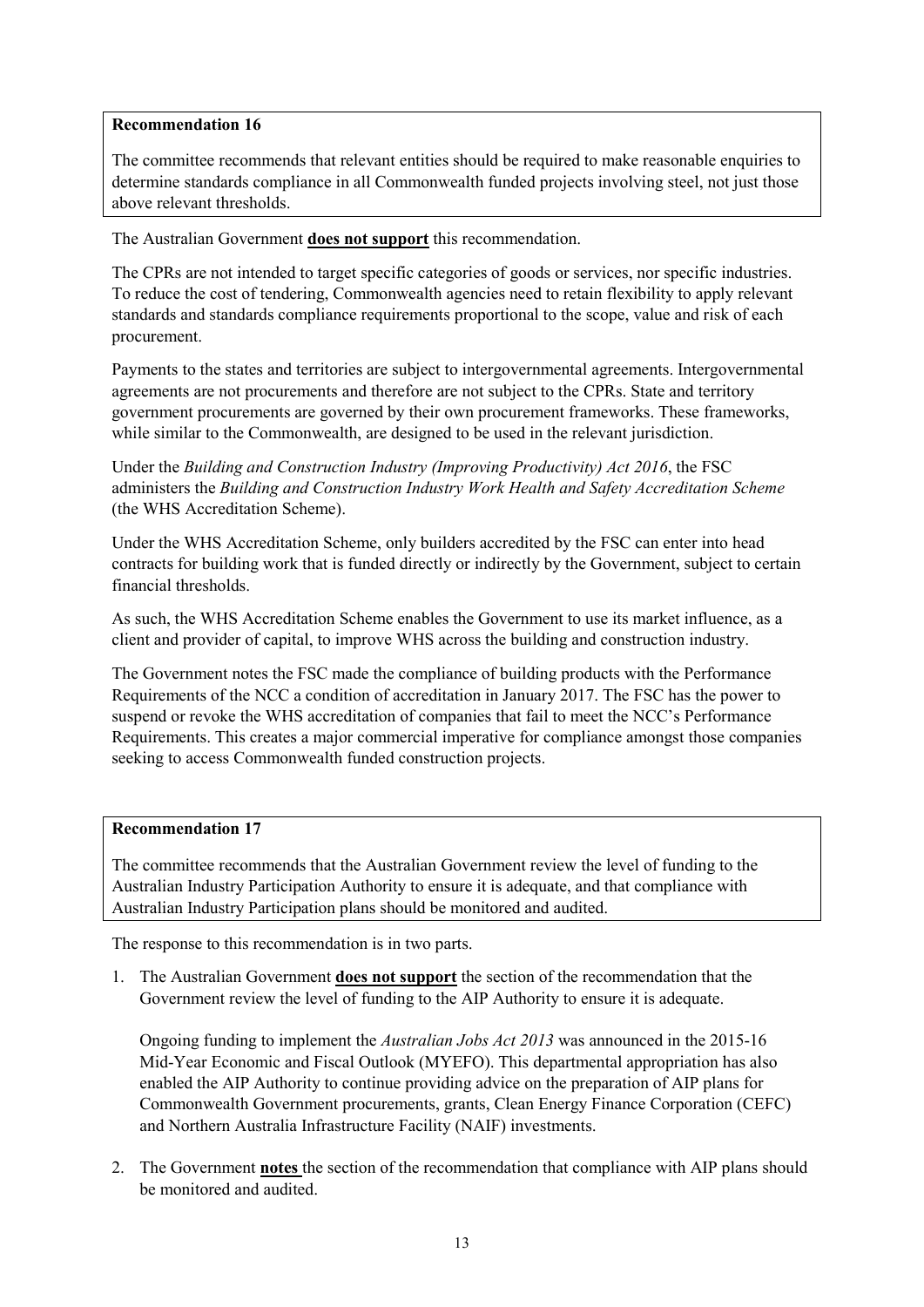For the *Australian Jobs Act 2013*, compliance reports are submitted to the AIP Authority every six months to monitor and audit compliance with approved AIP plans during the project's construction phase and for new facilities, during the first two years of the project's operations phase. The AIP Authority may impose consequences for non-compliance with the *Australian Jobs Act 2013* including adverse publicity notices, naming a relevant person and seeking performance and restraining injunctions. A five year review of the implementation of the *Australian Jobs Act 2013* was completed in November 2018 and tabled in the Senate on 18 January 2019. Tabling in the House of Representatives will occur when sitting resumes. The review includes how compliance reports are monitored and reviewed.

For Commonwealth Government procurements, grants, loans and investments, procuring agencies are responsible for compliance by approving an implementation report due within 14 months of contract award, then annually for multi-year projects, and forwarding the approved reports to the AIP Authority. The procuring agency may be able to enforce consequences for non-compliance if the requirement for submission of an implementation report has been incorporated into the contract between the two parties.

#### **Recommendation 18**

The committee recommends that the Australian Government restore the requirement in legislation for all tenderers for Commonwealth projects to submit Australian Industry Participation plans, not just the successful tenderer.

The Australian Government **does not support** this recommendation.

This is not relevant to the *Australian Jobs Act 2013.* 

There is no legislation covering the requirement for AIP plans to apply to certain Commonwealth procurements, for such a requirement to be made or restored. AIP requirements apply to Commonwealth procurement through a procurement-connected policy.

The 2015 clarification to the procedural guidance from 'tenderers' to prepare and implement an AIP plan was to clarify that only 'successful tenderers' must prepare and implement an AIP plan. This procedure remains within the scope of the current policy that AIP plans are 'prepared and implemented' for Government procurements, as per the 2009 Australian Government Procurement Statement. The procedural guidance relates to when in a tender process AIP plans can be prepared, and is not a change in the policy. Flexibility in the timing of when a plan is required means that unsuccessful tenderers do not face the unnecessary regulatory burden of preparing AIP plans when they are not awarded contracts.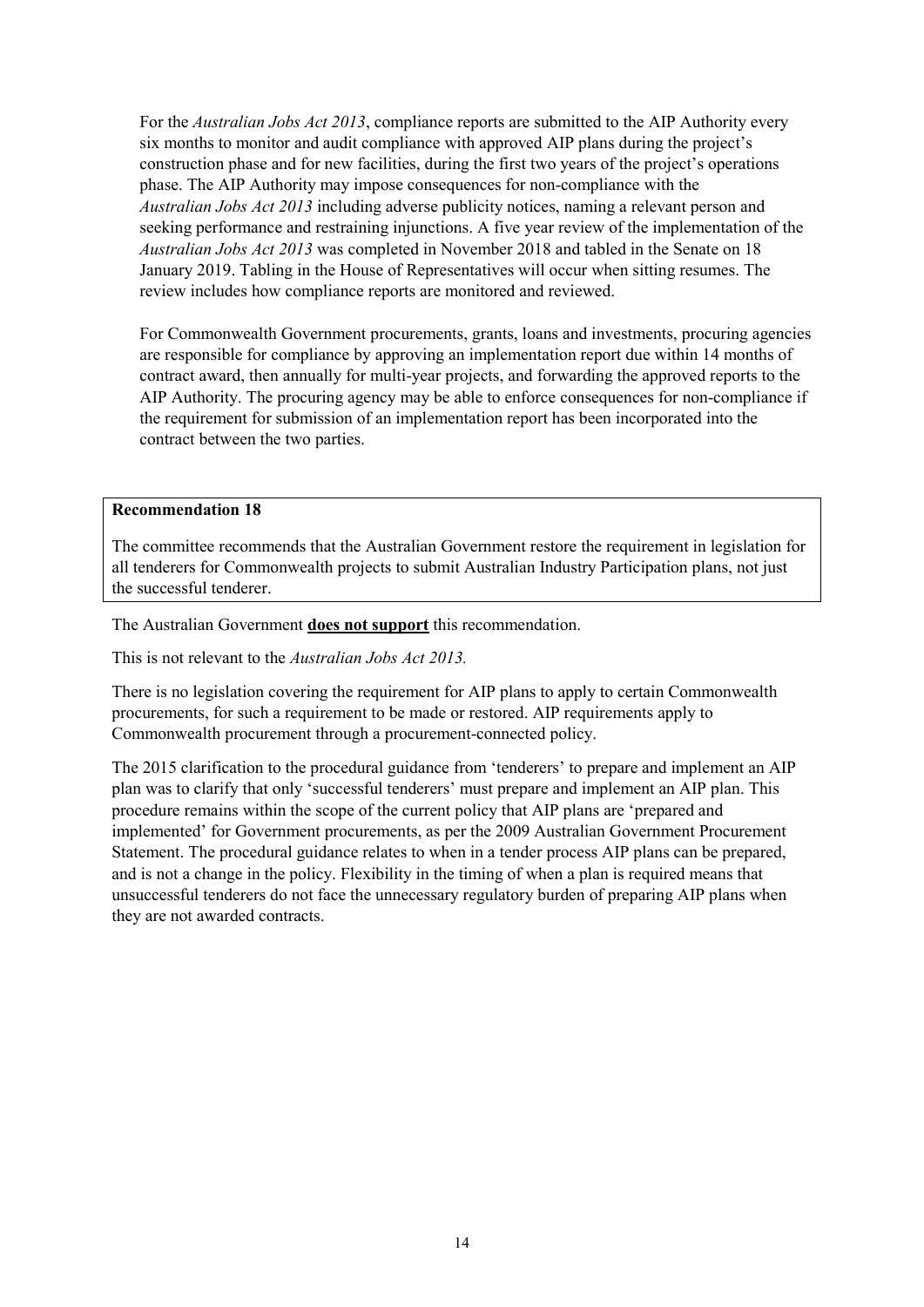The committee recommends that the Australian Government review the thresholds for Australian Industry Participation plans, with a view that they should be significantly reduced to take into account recent changes in industry.

The Australian Government **does not support** this recommendation.

The threshold for a major project to require an AIP plan under the *Australian Jobs Act 2013* is set at \$500 million. This threshold ensures opportunities for Australian businesses to participate in major projects are made available while limiting the regulatory requirements to larger project proponents. The recent increase in the number of major projects with an AIP plan under the Act, including from the renewable energy and mining and resources sectors, confirms the current threshold is appropriate.

The number of Jobs Act AIP plans approved by the AIP Authority was 7 in 2015, 8 in 2016, 13 in 2017 and 25 in 2018. There were 53 major projects at 31 December 2018 with an approved AIP plan.

The AIP threshold (A\$20 million and above) for Commonwealth Government procurements, grants, CEFC loans and NAIF investments is not impacted by any changes to industry. The recent uptake of AIP plans would suggest the current threshold is appropriate.

The total number of AIP plans approved by the AIP Authority for Commonwealth Government procurements, grants, CEFC loans and NAIF investments was 14 in 2015, 4 in 2016, 30 in 2017 and 19 in 2018.

### **Recommendation 20**

The committee recommends the Australian Government ensure that the Anti-Dumping Commission is adequately resourced so that it can operate in a timely and effective manner and defend Australian industry against unfair and anti-competitive trade practices.

The Australian Government **notes** this recommendation.

The Government acknowledges the importance of ensuring the Anti-Dumping Commission (the Commission) is resourced appropriately to ensure effective administration of Australia's anti-dumping regime. The Commission is adequately resourced and funded through the Department of Industry, Innovation and Science's budget appropriation.

## **Recommendation 21**

The committee notes that in adequately resourcing the Anti-Dumping Commission, it would be preferential for officials to have private sector experience prior to gaining employment within the Commission.

The Australian Government **notes** this recommendation.

Recruitment actions to fill positions in the Commission must comply with Australian Public Service policies and guidelines including the *Public Service Act 1999*, the *Public Service Regulations 1999* and the *Australian Public Service Commissioner's Directions 2016*. Multiple factors are taken into the consideration of applicants for positions in the Commission, including qualifications and prior private sector experience.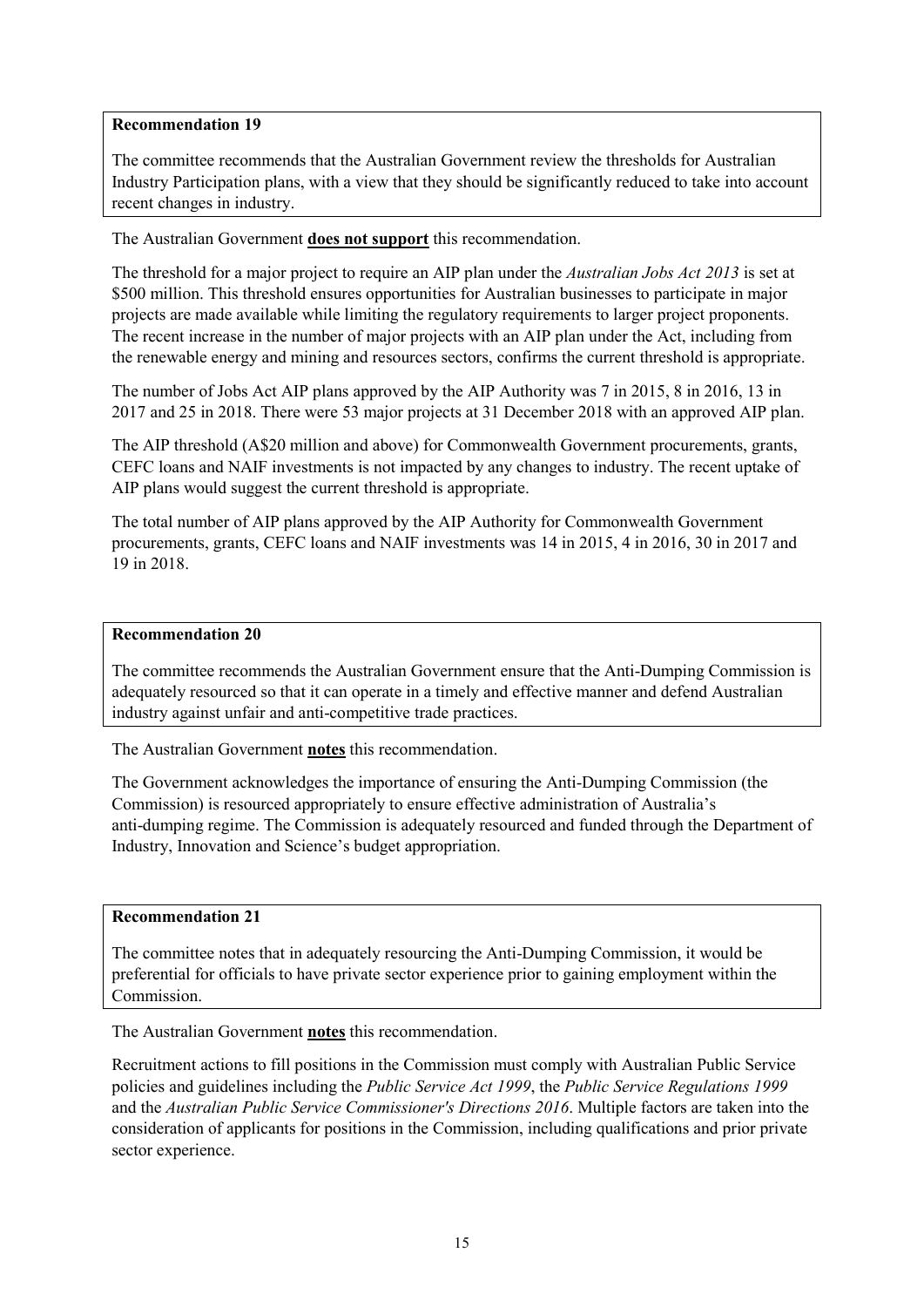The committee recommends that responsibility for safeguards inquiries should be transferred from the Productivity Commission to the Anti-Dumping Commission, in line with international best practice.

The Australian Government **does not support** this recommendation.

Global safeguard measures are emergency measures to address surges of imports which cause serious material injury and are due to unforeseen developments. World Trade Organization (WTO) rules set down very strict conditions for the application of safeguard measures.

The Productivity Commission remains Australia's competent authority to investigate whether safeguard measures are justified under WTO rules.

#### **Recommendation 23**

The committee recommends that the Australian Government introduce a mechanism for applicants involved in anti-dumping investigations to nominate the form of duty to be applied, which can be recommended to the Minister by the Anti-Dumping Commissioner.

The Australian Government **notes** this recommendation.

The Department of Industry, Innovation and Science has recently consulted interested stakeholders on the merits of allowing parties to make submissions on the form of duties. This was part of the department's work in seeking feedback on the effectiveness of the anti-dumping system and potential improvements from key users of the system, including the International Trade Remedies Forum (ITRF). The Government will consider this issue amongst others as part of deciding if further improvements to the anti-dumping system are warranted.

#### **Recommendation 24**

The committee recommends the establishment of a working group of the International Trade Remedies Forum to reform the anti-dumping handbook.

The Australian Government **notes** this recommendation.

The Dumping and Subsidy Manual (the Manual) is regularly updated by the Commission. The Commission's practice is to consult with relevant industry stakeholders including the ITRF when updating the Manual.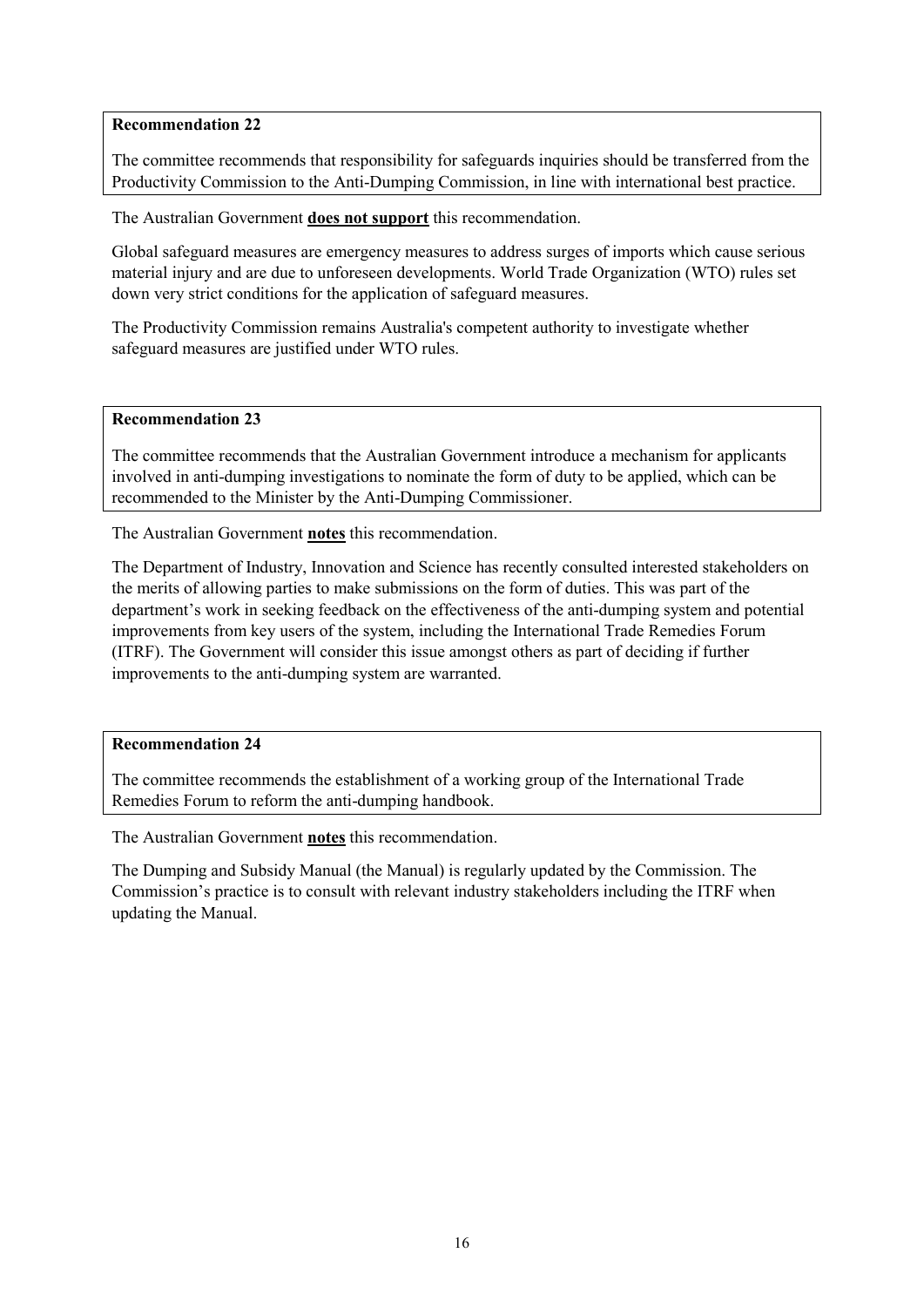The committee recommends that the Australian Government consider establishing a legal aid system to expand access to the Australian anti-dumping system by affected industry stakeholders, particularly small and medium-sized enterprises.

The Australian Government **does not support** this recommendation.

The Government currently provides the International Trade Remedies Advisory (ITRA) Service *free of charge* to assist all Australian SMEs access and understand the anti-dumping and countervailing system.

# **Recommendation 26**

The committee recommends that the working group proposed in Recommendation 23 within the International Trade Remedies Forum also consider ways in which the anti-dumping system can be reformed to be more user-friendly for small and medium-sized enterprises and the fabricated steel sector.

The Australian Government **notes** this recommendation.

In 2016, the Commissioner of the Anti-Dumping Commission established a sub-committee of the ITRF with a particular focus on SME access. The sub-committee comprised relevant representatives from Australian industry and Government agencies, including industry bodies representing the fabricated steel sector. The sub-committee recommended a number of operational changes to the Commission to improve SME access, including reviewing anti-dumping system documentation. The minutes of ITRF meetings provide a summary of its work.<sup>12</sup>

#### **Recommendation 27**

The committee recommends that the Australian Government look at ways to better facilitate access to data held by the government to assist companies seeking to access the anti-dumping system.

The Australian Government **notes** this recommendation.

Following the May 2017 ITRF meeting, a sub-committee of the ITRF with a particular focus on access to import data was established to consider ways to improve trade data access for parties interacting with the anti-dumping system. The sub-committee is comprised of representatives from relevant industry stakeholders and Government agencies, including the Australian Bureau of Statistics. The sub-committee is currently considering the issue of access to import data and will make recommendations to the relevant minister, in due course.

<sup>&</sup>lt;sup>12</sup> Anti-Dumping Commission, International Trade Remedies Forum Minutes, 2016-17